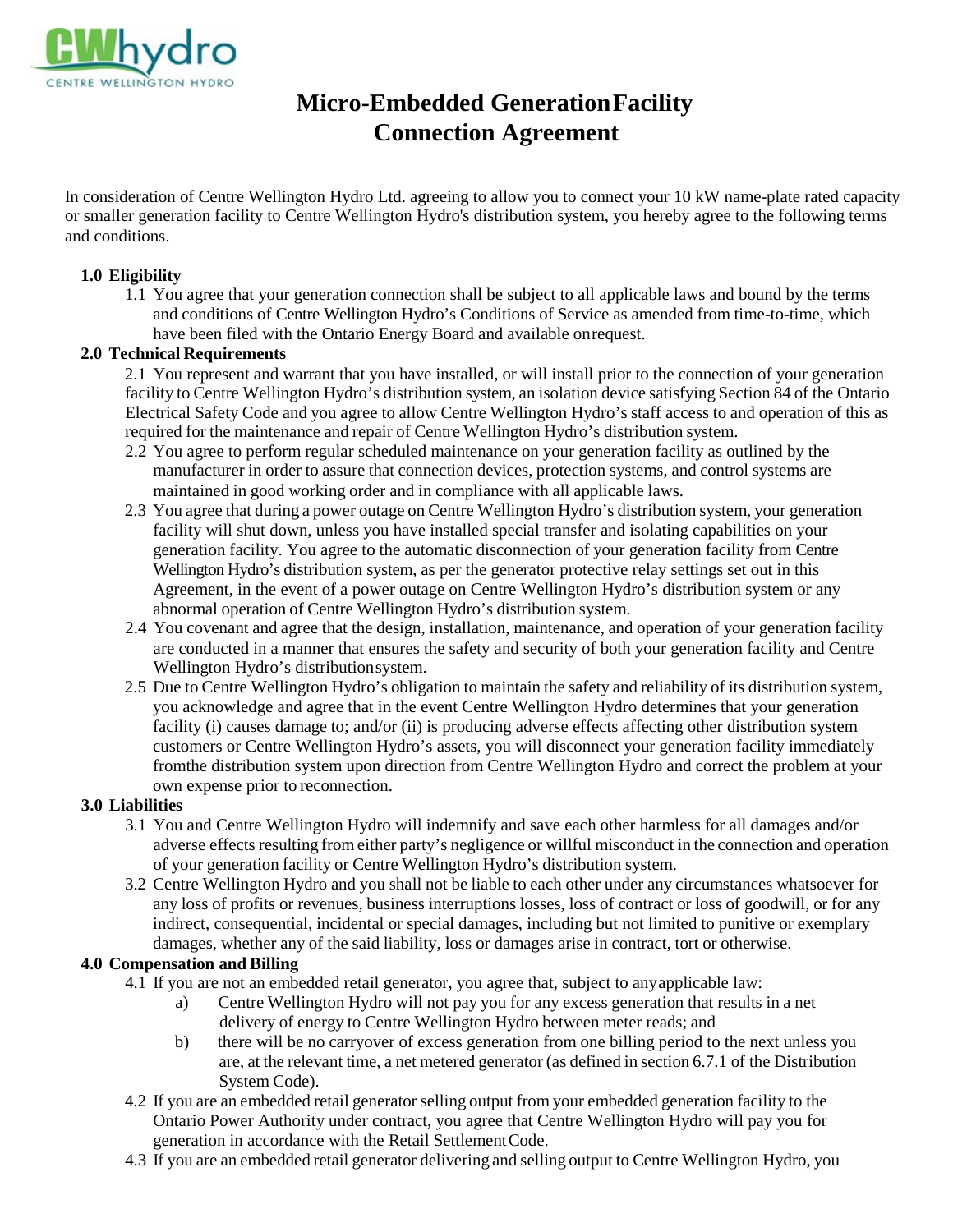agree that Centre Wellington Hydro will pay you for your generation in accordance with the Retail Settlement Code.

#### **5.0 Termination**

5.1 You understand that you have the right to terminate this agreement at any time, and that by doing so you are required to disconnect your generation facility and notifyCentre Wellington Hydro of such action.

#### **6.0 Assignment**

6.1 You may assign your rights and obligations under this Agreement with the consent of Centre Wellington Hydro, which shall not withhold its consent unreasonably. Centre Wellington Hydro shall have the right to assign its rights and obligations under this Agreement without your consent.

I understand, accept and agree to comply with and be bound by the above terms and conditions governing the connection of your generation facility to Centre Wellington Hydro's distribution system.

| <b>Print Generation Account:</b>                               |              |                                              |  |
|----------------------------------------------------------------|--------------|----------------------------------------------|--|
| Name: LDC account number:                                      |              |                                              |  |
|                                                                |              |                                              |  |
| <b>Location of Generation System</b>                           |              |                                              |  |
|                                                                |              |                                              |  |
| City:                                                          | Postal Code: |                                              |  |
|                                                                |              |                                              |  |
| HST Registrant? $Y \cup N$ Registration #:                     |              |                                              |  |
|                                                                |              |                                              |  |
| I confirm that the following information is true and accurate: |              |                                              |  |
|                                                                |              |                                              |  |
| Applicant Signature                                            | Print Name   | Date                                         |  |
|                                                                |              |                                              |  |
|                                                                |              |                                              |  |
| Nameplate rating of Generator:_____________KW                  |              | Total installed generation:<br><b>KW</b>     |  |
|                                                                |              |                                              |  |
| $Type: \Box$ Wind Turbine $\Box$ Photovoltaic (Solar)          |              | <b>Hydraulic Turbine</b><br><b>Fuel Cell</b> |  |
|                                                                |              |                                              |  |
|                                                                |              |                                              |  |
| Inverter Utilized:    <br>Yes<br>N <sub>0</sub>                |              |                                              |  |

*Note: Centre Wellington Hydro deems necessary that the generator owner contacts Centre Wellington Hydro in the event they sell the property on which the micro-generation facility exists, and inform the new owner of their responsibility to contact Centre Wellington Hydro and sign a new Connection Agreement should they continue to be connected to the distribution system. Failure to meet these requirements may result in the disconnection of the facility.*

| <b>For office use: Station</b>               | <b>Feeder</b>         |
|----------------------------------------------|-----------------------|
| Address                                      | <b>Date Connected</b> |
| (To be filled in by Centre Wellington Hydro) |                       |